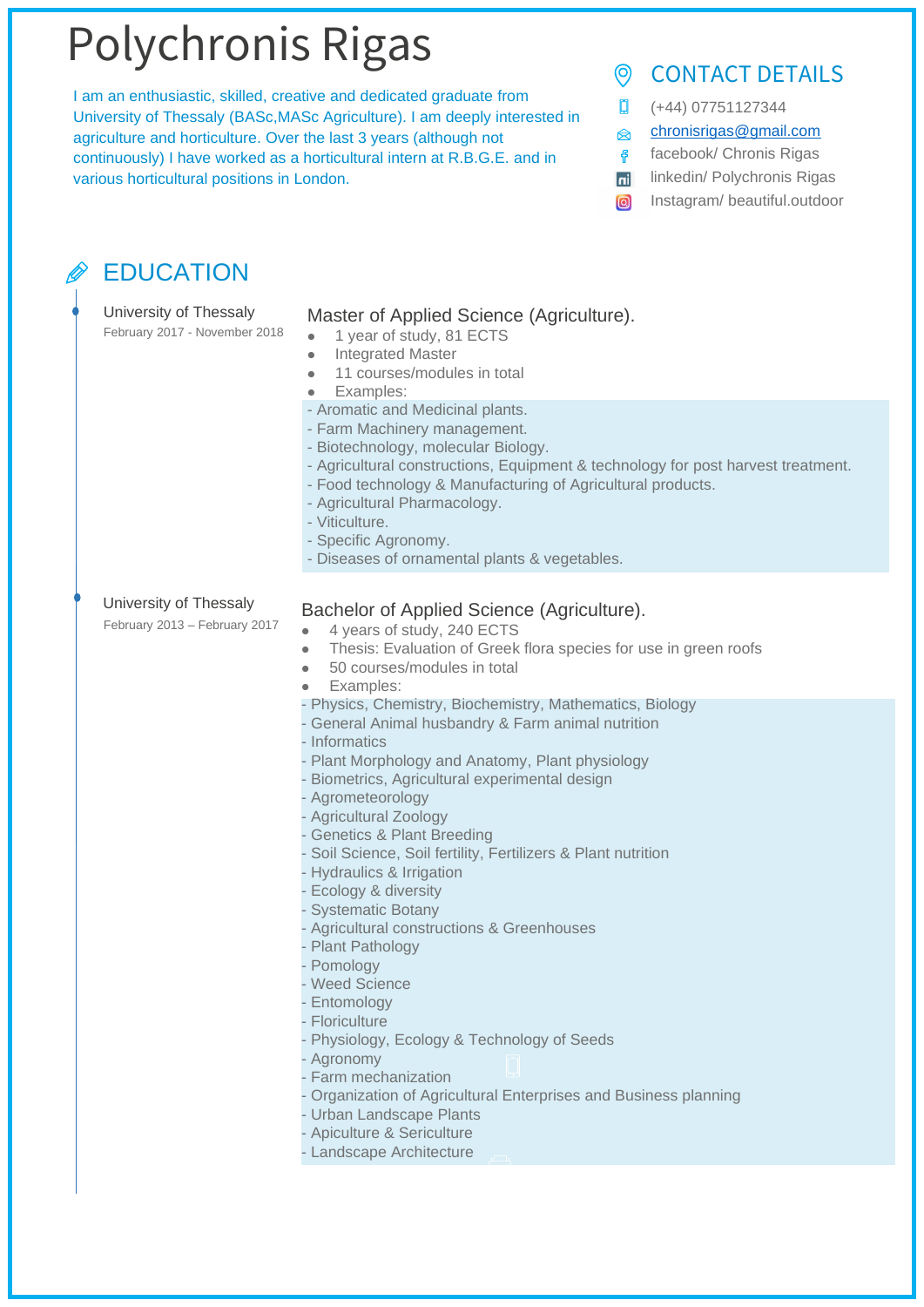### EXPERIENCE

|  | LAI LINLIVUL                                                          |                                                                                                                                                                                                                                                                                                                                                                                                                                                                                                                                                                                                                                                                                                                                                                                                                                                                                                                                                                                                                                                        |
|--|-----------------------------------------------------------------------|--------------------------------------------------------------------------------------------------------------------------------------------------------------------------------------------------------------------------------------------------------------------------------------------------------------------------------------------------------------------------------------------------------------------------------------------------------------------------------------------------------------------------------------------------------------------------------------------------------------------------------------------------------------------------------------------------------------------------------------------------------------------------------------------------------------------------------------------------------------------------------------------------------------------------------------------------------------------------------------------------------------------------------------------------------|
|  | Scotscape Group.<br>London - United Kingdom.<br>August 2019 - Present | <b>Position - Living Wall Operative &amp; Indoor Plants Specialist</b><br>A) Living wall operative (being responsible for various living walls around London):<br>Liaising with clients: Book visits, chat with clients for any questions or new<br>additions etc.<br>Visual Inspections: Overall wellbeing of the plants, Inspections for pests and<br>diseases, Inspection for dead plants and gaps.<br>Inspection of the irrigation system: checking moisture levels of specific plant<br>pockets, Inspection of irrigation control panel and make sure the whole system<br>is functioning correctly.<br>Carrying out remedial works to the Living Wall as necessary: Light pruning,<br>removing dead parts of the plans (leafs, branches etc)<br>Cleaning and making areas under and nearby of the wall look tidy.<br>Participating in horticultural visit: big scale horticultural works twice per year<br>(usually 2 person doing heavy pruning, removing every dead plant or dead parts<br>of plans, replant with new plants when needed etc.). |
|  |                                                                       | B) Indoor Plants Specialist (being responsible for interior plants of a world renown company<br>based at Heron Tower London):<br>Maintaining a big selection of indoor plants: Keeping indoor plants in a<br>healthy and an above of well-presented condition (watering, pruning, fertilizing,<br>pest & diseases control, cleaning the leaves, positioning of the plants etc.).<br>Keep the areas under and near plant containers tidy: Free of soil, water spills<br>& plant's parts.                                                                                                                                                                                                                                                                                                                                                                                                                                                                                                                                                                |
|  |                                                                       |                                                                                                                                                                                                                                                                                                                                                                                                                                                                                                                                                                                                                                                                                                                                                                                                                                                                                                                                                                                                                                                        |
|  | W6 Garden Centre & Café.                                              | Position - Gardener & Garden center assistant (*Videos on my Linkedin profile)                                                                                                                                                                                                                                                                                                                                                                                                                                                                                                                                                                                                                                                                                                                                                                                                                                                                                                                                                                         |
|  | London - United Kingdom<br>March 2019 - June 2019                     | A) Garden center:<br>Incoming deliveries: liaising with drivers, checking products, signing<br>order documents, bringing in the products, pricing them, taking out stock,<br>making stock look well presented.                                                                                                                                                                                                                                                                                                                                                                                                                                                                                                                                                                                                                                                                                                                                                                                                                                         |
|  |                                                                       | Cleaning and making areas of the garden center look tidy.<br>Refreshing and making products look saleable.<br>Creating beautiful displays.                                                                                                                                                                                                                                                                                                                                                                                                                                                                                                                                                                                                                                                                                                                                                                                                                                                                                                             |
|  |                                                                       | <b>Customer service:</b> being positive and smiling, finding and presenting the<br>best options to customers, advising customers and finally selling the products.                                                                                                                                                                                                                                                                                                                                                                                                                                                                                                                                                                                                                                                                                                                                                                                                                                                                                     |
|  |                                                                       | Maintaining plant's good health and appearance: extensive watering<br>$\bullet$<br>of indoor and outdoor live collection, weeding & pruning plants, repotting<br>& soil filling and finally being aware and spot plant threats (diseases,<br>harmful insects etc.).                                                                                                                                                                                                                                                                                                                                                                                                                                                                                                                                                                                                                                                                                                                                                                                    |
|  |                                                                       | Following health and safety regulations all the time.                                                                                                                                                                                                                                                                                                                                                                                                                                                                                                                                                                                                                                                                                                                                                                                                                                                                                                                                                                                                  |
|  |                                                                       | B) Garden maintenance team:                                                                                                                                                                                                                                                                                                                                                                                                                                                                                                                                                                                                                                                                                                                                                                                                                                                                                                                                                                                                                            |
|  |                                                                       | Perform variety of gardening tasks in order to create beautiful gardens:<br>Creation of flower beds, raised beds & window boxes.<br>Introducing bark, gravel and other materials as a ground cover.<br>Creating nice displays with putting plant material into pots and containers.<br>Installing new irrigation systems.                                                                                                                                                                                                                                                                                                                                                                                                                                                                                                                                                                                                                                                                                                                              |
|  |                                                                       | Maintain already established gardens:<br>Weeding & tidying areas. Hedge trimming & pruning plants.<br>Blowing, raking and removing leaves, dirt & non useful materials.<br>Removing heavy materials (such as bricks, concrete etc.) from the soil.<br>Mowing the grass. Checking & maintaining existing irrigation systems.                                                                                                                                                                                                                                                                                                                                                                                                                                                                                                                                                                                                                                                                                                                            |
|  |                                                                       | Using tools and gardening equipment according to health & safety regulations.                                                                                                                                                                                                                                                                                                                                                                                                                                                                                                                                                                                                                                                                                                                                                                                                                                                                                                                                                                          |
|  |                                                                       | Support colleagues and work as a team.                                                                                                                                                                                                                                                                                                                                                                                                                                                                                                                                                                                                                                                                                                                                                                                                                                                                                                                                                                                                                 |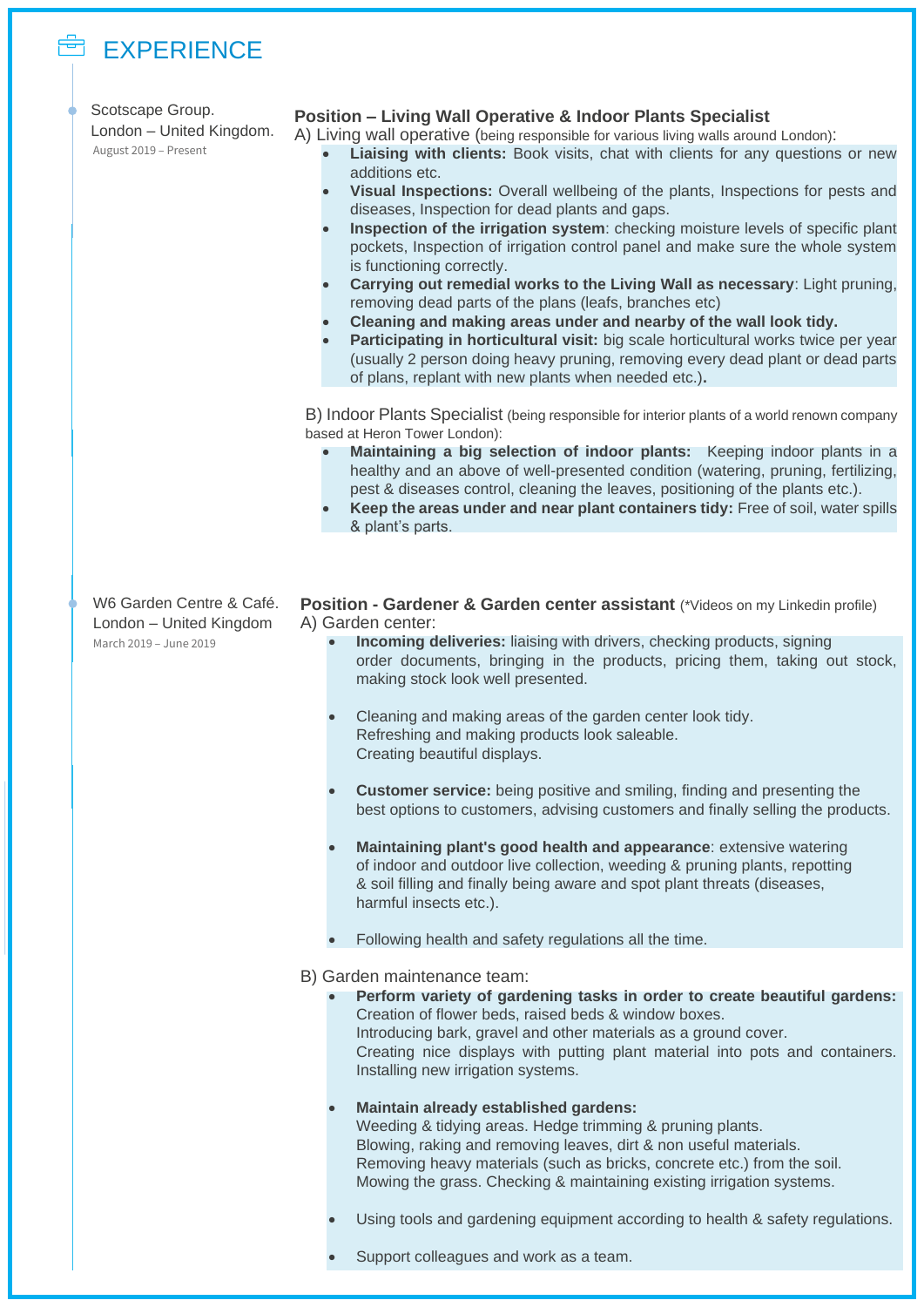Royal Botanic Garden Edinburgh, Port Logan - Scotland. February 2018 - September 2018

#### **Position – Intern** (\*Portfolio video on my Linkedin profile)

a) General outdoor maintenance:

- Care and maintenance of the living plant collection (weeding, pruning, dead wooding etc.)
- Ground preparation, lawn edging, leaf raking and picking.
- Border cultivation and hedge cutting.
- Mowing & Strimming.
- Small scale garden constructions (paths, sitting areas etc.)

b) Glasshouse work:

- Preparing material for planting out, moving plants.
- Glasshouse hygiene.
- Propagation by seed sowing and cuttings. Potting.
- Care and maintenance of the plant collection (weeding, watering etc.).

c) Other Elements:

- Introduction to RBGBase (plants database).
- Introduction to use, care and maintenance of a range of garden machinery and equipment.
- Educational trips to other gardens.

#### Selected Accomplishment:

From the Evaluation of the trainee: "One of the best students we have ever had at Logan", "He is one of the best practical students that we have at Logan in recent years which is to be greatly admired"

#### **Position – Intern** (\*Portfolio video on my Linkedin profile)

#### a) Introduction to the garden:

- Layout & Staff
- Health & Safety procedure
- Protocols & welfare history

#### b) General outdoor maintenance:

- Care and maintenance of the living plant collection (weeding, mulching, fertilizers application, pruning).
- Planting & Plant protection (caging).
- Paths construction & maintenance.
- Drainage construction & maintenance.
- Milling timber & chipping.

#### c) Other Elements:

- Care of ferns within fernery.
- Introduction to arboriculture.
- Introduction to plant records RBGBase.
- Introduction to meteorological recording.
- Assessment of risk.
- Educational trips to other gardens.

#### Selected Accomplishment:

From the Evaluation of the trainee: "If Polychronis wished to further develop his studies and education in Scotland, I would expect him to be a first class student. He is polite, considerate, organized and a great ambassador for his country".

May 2013 - July 2016

### Self Employed – Greece. **Position – Agriculturist/Gardener**

(During my studies and mostly volunteer, in order to gain practical experiences)

- Pruning
- Weed control
- Soil treatment (fertilization, plowing etc.)
- Planting
- Harvesting (fruits, herbs & vegetables)

Royal Botanic Garden Edinburgh, Benmore - Scotland.

July 2016 - December 2016